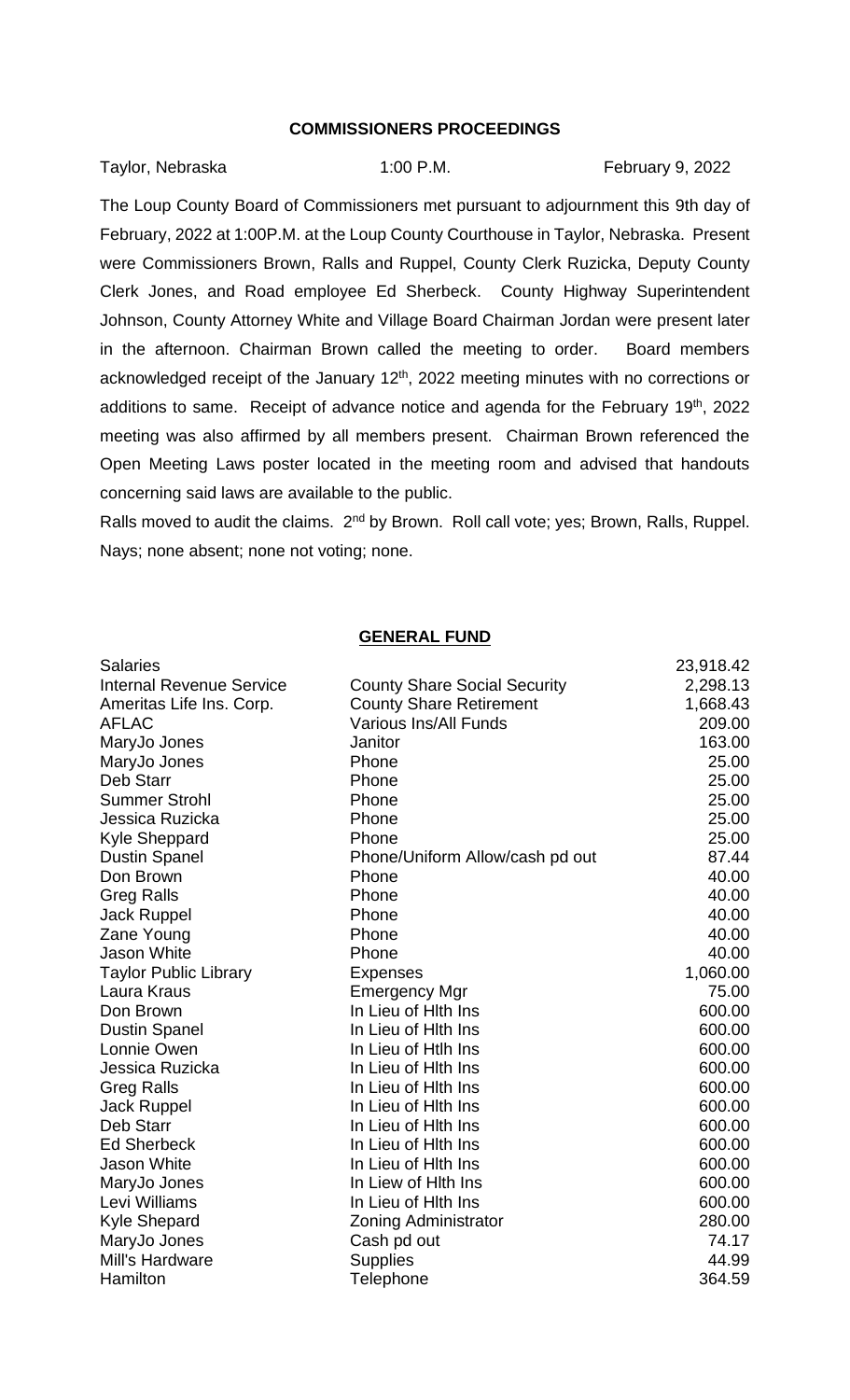| Eakes                               | <b>Office Supplies</b>  | 95.75     |
|-------------------------------------|-------------------------|-----------|
| <b>MIPS</b>                         | Program                 | 758.49    |
| <b>Custer Public Power District</b> | Electricity             | 186.66    |
| <b>Great Western Gas</b>            | Propane                 | 600.00    |
| Village of Taylor                   | Sewer/Landfill Fee      | 36.58     |
| <b>NACO</b>                         | Dues                    | 40.00     |
| Microfilm Imaging Systems Inc       | <b>Equipment Rental</b> | 52.00     |
| <b>USPS</b>                         | Postage                 | 780.00    |
| <b>Staples Credit Plan</b>          | <b>Office Supplies</b>  | 63.05     |
| <b>NexToner</b>                     | <b>Supplies</b>         | 230.95    |
| Das State Accounting                | Technology fee          | 52.00     |
| <b>Verizon Wireless</b>             | Wireless internet       | 40.01     |
| <b>Corner Stop</b>                  | Fuel                    | 112.04    |
| Schaper & White                     | Secretary               | 150.00    |
| Don Brown                           | Mileage                 | 11.70     |
| <b>Greg Ralls</b>                   | Mileage                 | 5.85      |
| <b>Jack Ruppel</b>                  | Mileage                 | 9.36      |
| <b>GLW Extension office</b>         | <b>County Share</b>     | 1,720.72  |
| <b>TOTAL GENERAL FUND</b>           |                         | 42,113.33 |

## **AMBULANCE FUND**

| Laura Kraus<br><b>AMBULANCE FUND TOTAL</b> | 774.45<br>\$915.08                                        |        |
|--------------------------------------------|-----------------------------------------------------------|--------|
| Dearborn National Life Ins. Co.            | <b>EMT/FR Life Insurance</b><br><b>Ambulance Supplies</b> | 37.84  |
| Nebraska Central Telephone                 | Phone/Internet                                            | 102.79 |

## **ROAD FUND**

| <b>Salaries</b>                     |                                     | 11,381.46 |
|-------------------------------------|-------------------------------------|-----------|
| <b>Internal Revenue Service</b>     | <b>County Share Social Security</b> | 850.08    |
| Ameritas Life Ins. Corp             | <b>County Share Retirement</b>      | 768.24    |
| Levi Williams                       | Phone/                              | 40.00     |
| <b>Ed Sherbeck</b>                  | Phone/Supplies/Mileage              | 40.00     |
| Lonnie Owen                         | Phone/Mileage                       | 40.00     |
| <b>Custer Public Power District</b> | Electricity                         | 154.14    |
| Schneider's                         | Parts                               | 81.55     |
| Corner Stop Enterprises Inc.        | Fuel                                | 1,601.28  |
| <b>Burwell Independent Oil</b>      | Fuel                                | 518.35    |
| <b>Maverick</b>                     | Oil/Grease/Fluids                   | 186.00    |
| <b>Olcott Welding</b>               | Parts/Labor                         | 753.85    |
| NMC Exchange                        | Repairs                             | 308.23    |
| <b>ROAD FUND TOTAL</b>              |                                     | 16,723.18 |
|                                     |                                     |           |

Ralls moved to allow the claims.  $2<sup>nd</sup>$  by Brown. Roll call vote; yes; Ralls, Brown and Ruppel. Nays; none absent; none not voting; none.

The Board reviewed the Clerk of the District Court Monthly Fee Report.

Ralls moved for the adoption of a resolution transferring monies from the General Fund to the Road and Special Road Funds. 2<sup>nd</sup> by Ruppel. Roll call vote; yes; Brown, Ralls and Ruppel. Nays; none absent; none not voting; none. Said resolution can be found in Commissioners Record No. 10 Page 168.

Scott Engberg called and offered to donate dirt from digging out a garage. Dirt could be use for filling washouts along South Lake Road. Commissioner Brown will consult will his road man before accepting the dirt.